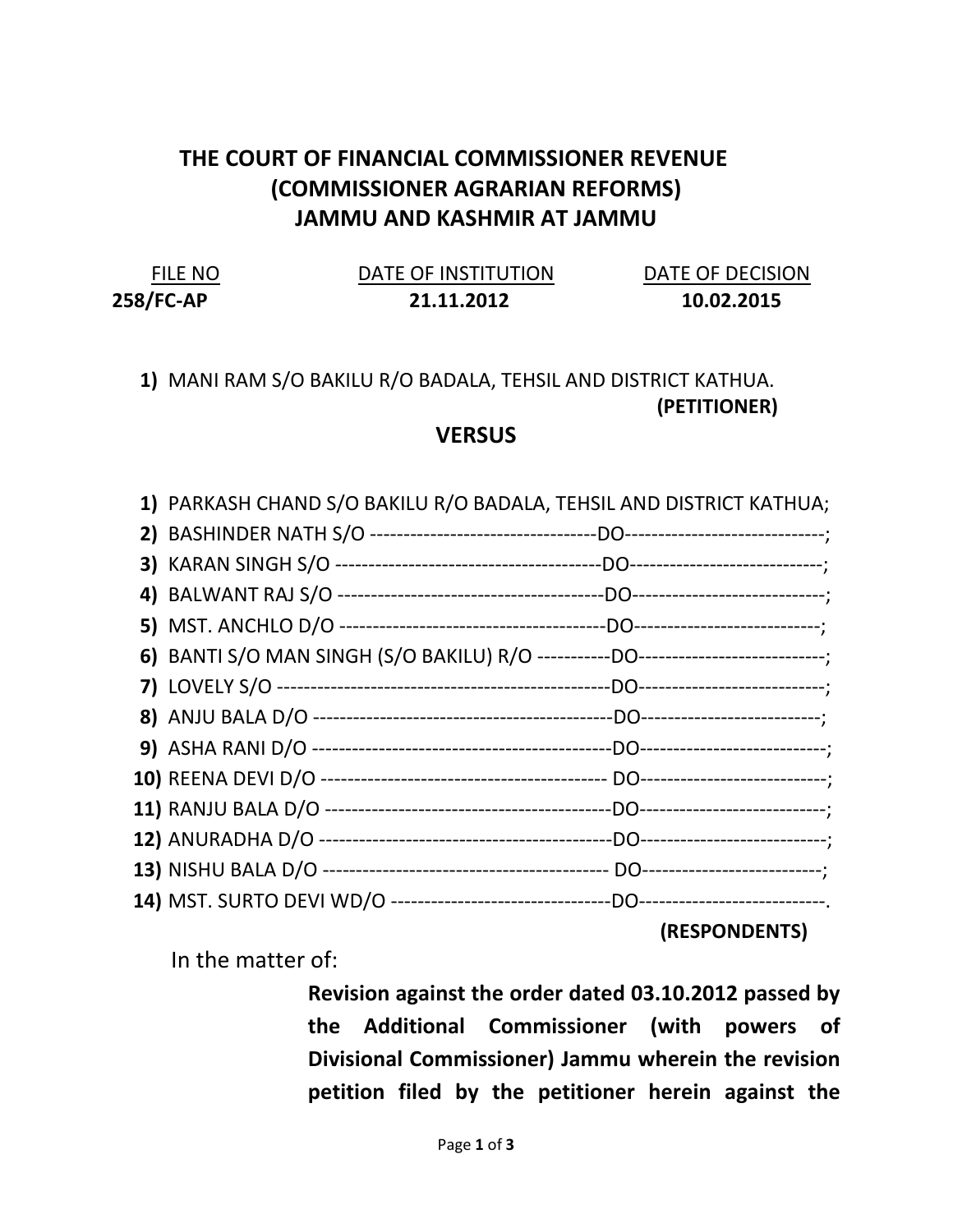order passed by the Tehsildar Kathua on mutation No. 476 of village Badala and mutation No. 122 of village Chak Drabkhan, to the exclusion of the petitioner from the inheritance of the deceased Bakilu with regard to the property left out of duly registered Will Deed dated 13.05.1999 in favour of the petitioner has been dismissed.

For Petitioner --- Adv. J.S.Mishra, Adv. Ashwani Thakur For Respondents --- Ex Parte

### ORDER

1) This court has gone through the case file and observes with regrets that the petitioner has not been able to put forth the full factual matrix of the case. The entire case is woven around a "Will Deed" a copy of which has not been provided. A comparative study of the impugned mutations vis-a-vis the said "Will Deed" was necessary and the matter could have reached a just conclusion only when the contents of the said Deed were interpreted. Obviously, one who asserts a claim has the obligation to provide sufficient facts and proof in support of his contentions. With the available information, however, it is not possible to frame issues and decide the matter on merits. In addition, as the respondents were set ex parte on 12.02.2014 due to their continued absence despite issue of registered summons and publication of notices in two local dailies, the "Kashmir Times" and the "State Times" dated 05.12.2013, the onus lied more on the counsel for the petitioner to provide sequenced information and evidences in the case.